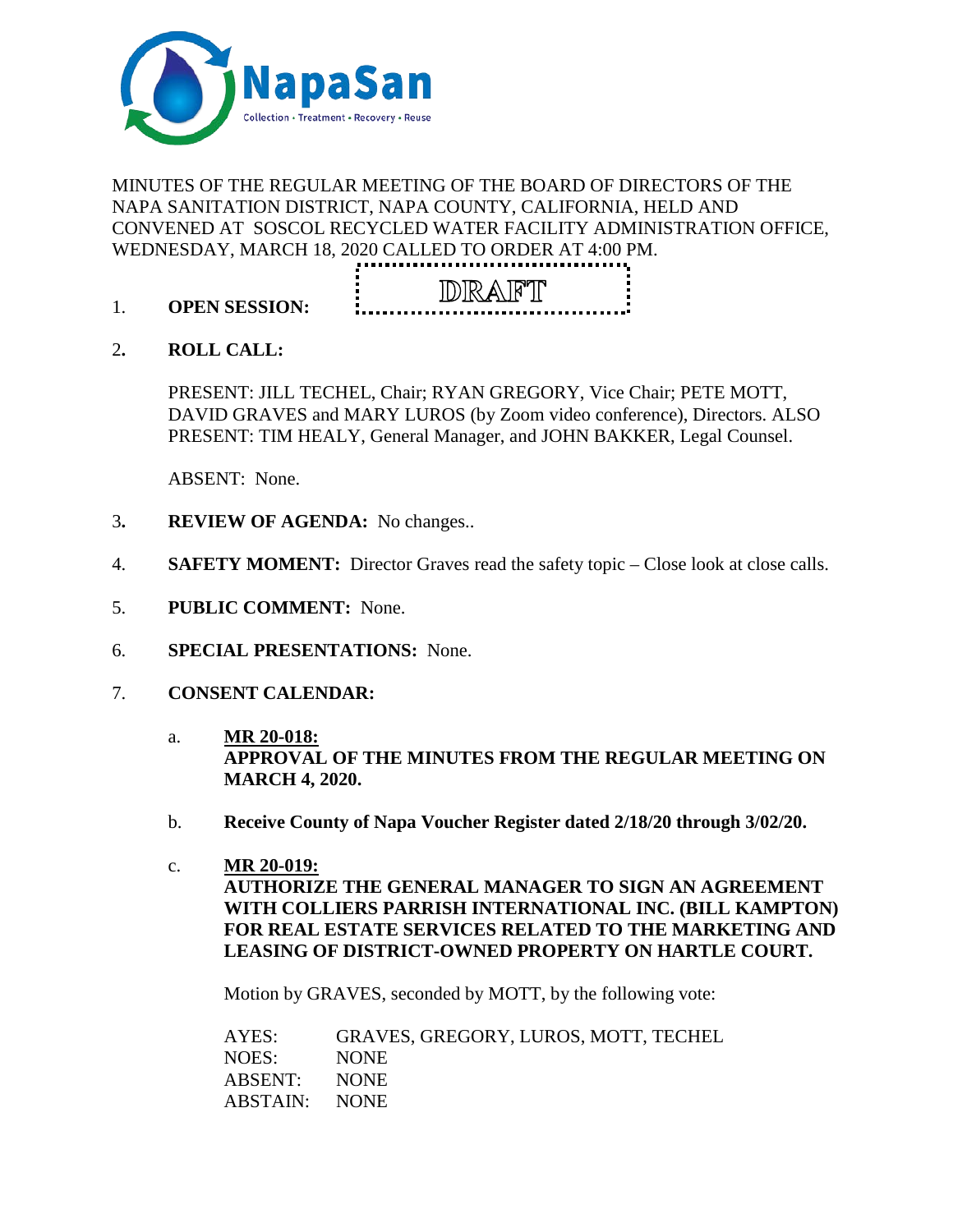**MINUTES-3/18/20**

## 8. **REGULAR CALENDAR:**

### a. **Accept the Annual Performance Measurement Report.**

Cyndi Bolden, Senior Accountant, gave a presentation on the annual Performance Measurement Report. The report reviews the ten attributes of effectively managed water and wastewater utilities to help maintain a balanced focus on important areas of utility management. Bolden highlighted NapaSan's accomplishments and any changes that occurred during the 2019 calendar year. She reported on 63 performance measures, 62 of which were "satisfactory". One measurement is on a "watch" category – Asset Inventory. The new computerized maintenance management system (CMMS) will be launched in 2020.

Bolden reported that a new measurement was added for 2019 titled "Implicit Pension Debt". The measurement evaluates the pension Unfunded Actuarial Liability, treats pension as a debt and measures that debt against the resources available to pay it off.

#### b**. Receive presentation from staff on Maintenance Department.**

Mark Egan, Plant Maintenance Supervisor, presented information on the Maintenance Department's ongoing projects and accomplishments. He indicated that his department is completely paperless and uses a computerized maintenance management system (CMMS) to track maintenance schedules. Egan reported that they would be transferring over to a new system called Cityworks, combining all NapaSan systems to one platform.

Egan reported on his department's skill set and preventive maintenance (PM) program. The program includes thermal imaging, telemetry health, and fiber optics/testing and mapping.

Egan reported on NapaSan's reliable electrical generation. He reported that the cogeneration system is generating 40% of our electrical needs. The system has been running 92% uptime in the last seven years (61,344 hours).

#### 9. **GENERAL MANAGER REPORT:**

- a. General Manager Healy reported on the Napa County "Shelter-in-Place" Order. Napa San essential activities are being evaluated, including whether certain position's duties can be performed at home and, if so, which positions. Healy reported that the front counter has been closed to the public for health safety, but that customers may make appointments if needed. All travel has been eliminated until further notice.
- b. Healy announced that staff will evaluate the need for the April 1, 2020 Regular Board meeting and will let the Board know if the meeting will be canceled.

## 10. **LEGAL COUNSEL REPORT:**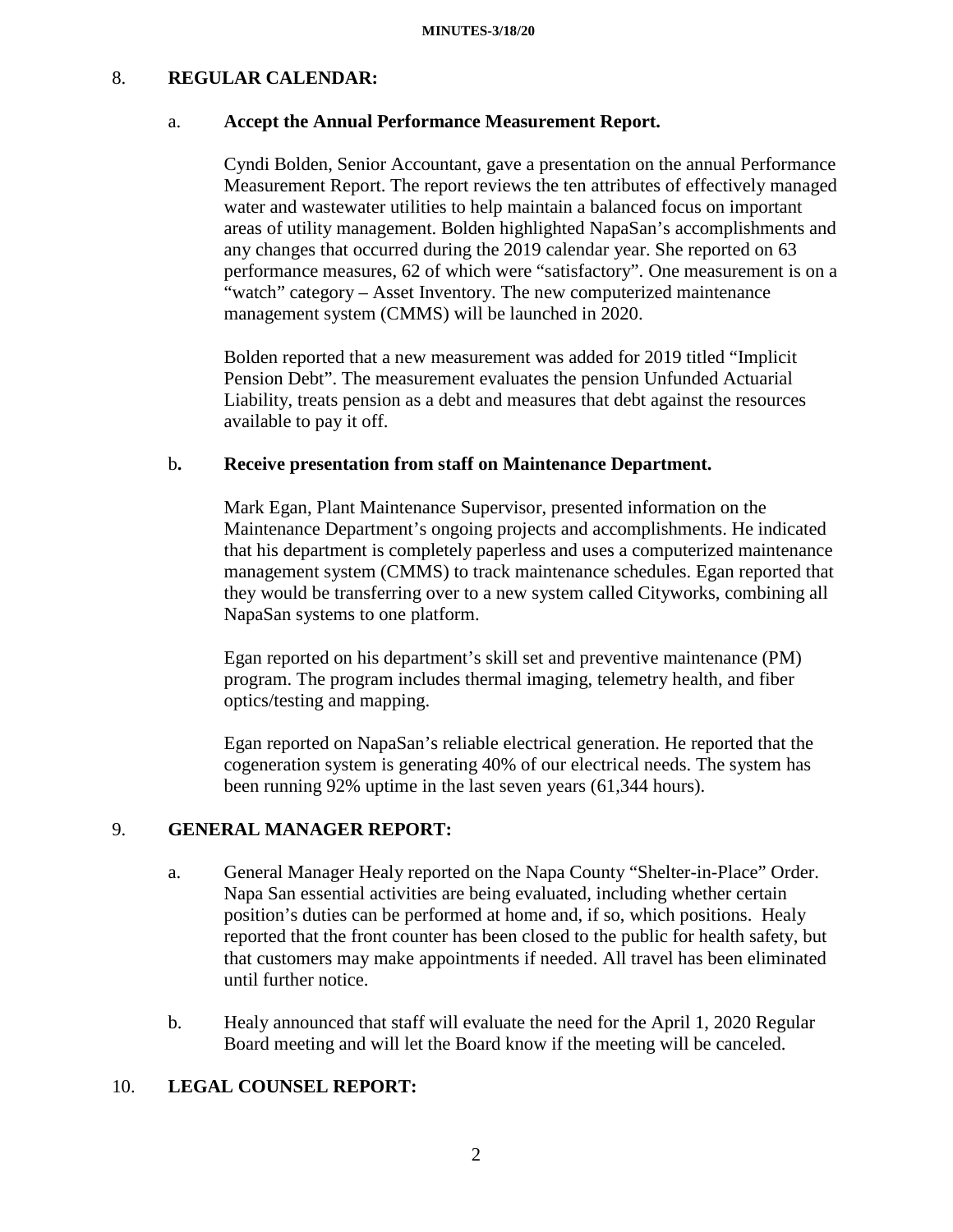#### **MINUTES-3/18/20**

a. Legal Counsel Bakker reported on the Brown Act Relief Act and new requirements. Several temporary changes have been made, including posting requirements and video participation in meetings.

### 11. **BOARD OF DIRECTORS REPORTS/GENERAL DISCUSSION:**

a. North Bay Watershed Association (3/06/2020 – Vice-Chair Gregory reported he attended the meeting held at NapaSan's office. Armando Quintero, Chair of the California Water Commission, gave a presentation.

## 12. **UPCOMING MEETINGS:**

- a. Regular Board meeting April 1, 2020
- b. Finance Committee meeting April 2, 2020
- c. North Bay Watershed Association meeting April 3, 2020
- d. Long Term Planning Committee meeting April 9, 2020
- e. Regular Board meeting April 15, 2020

## 13. **ADJOURNMENT TO CLOSED SESSION (4:59 P.M.):**

- a. CONFERENCE WITH LABOR NEGOTIATORS Agency Designated Representatives: Glenn Berkheimer and Tim Healy Unrepresented employee: Director of Administrative Services/Chief Financial **Officer**
- b. CONFERENCE WITH LABOR NEGOTIATORS Agency Designated Representative: John Bakker Unrepresented employee: General Manager
- c. CONFERENCE WITH LABOR NEGOTIATORS Government Code Section 54957.6 Agency Designated Representative: Glenn Berkheimer Employee Organization: Teamsters Local 315 – Rank & File Unit
- d. CONFERENCE WITH LABOR NEGOTIATORS Government Code Section 54957.6 Agency Designated Representative: Glenn Berkheimer Employee Organization: Teamsters Local 315 – Supervisors Unit
- e. CONFERENCE WITH LABOR NEGOTIATORS Government Code Section 54957.6 Agency Designated Representative: Glenn Berkheimer Employee Organization: Association of Management Professionals of Napa Sanitation District
- f. CONFERENCE WITH LEGAL COUNSEL EXISTING LITIGATION (Paragraph (1) of subdivision (d) of Section 54956.9) Name of Case: Raja Development Corp., et al. v. Napa Sanitary District, Napa Superior Case No. 19CV000682